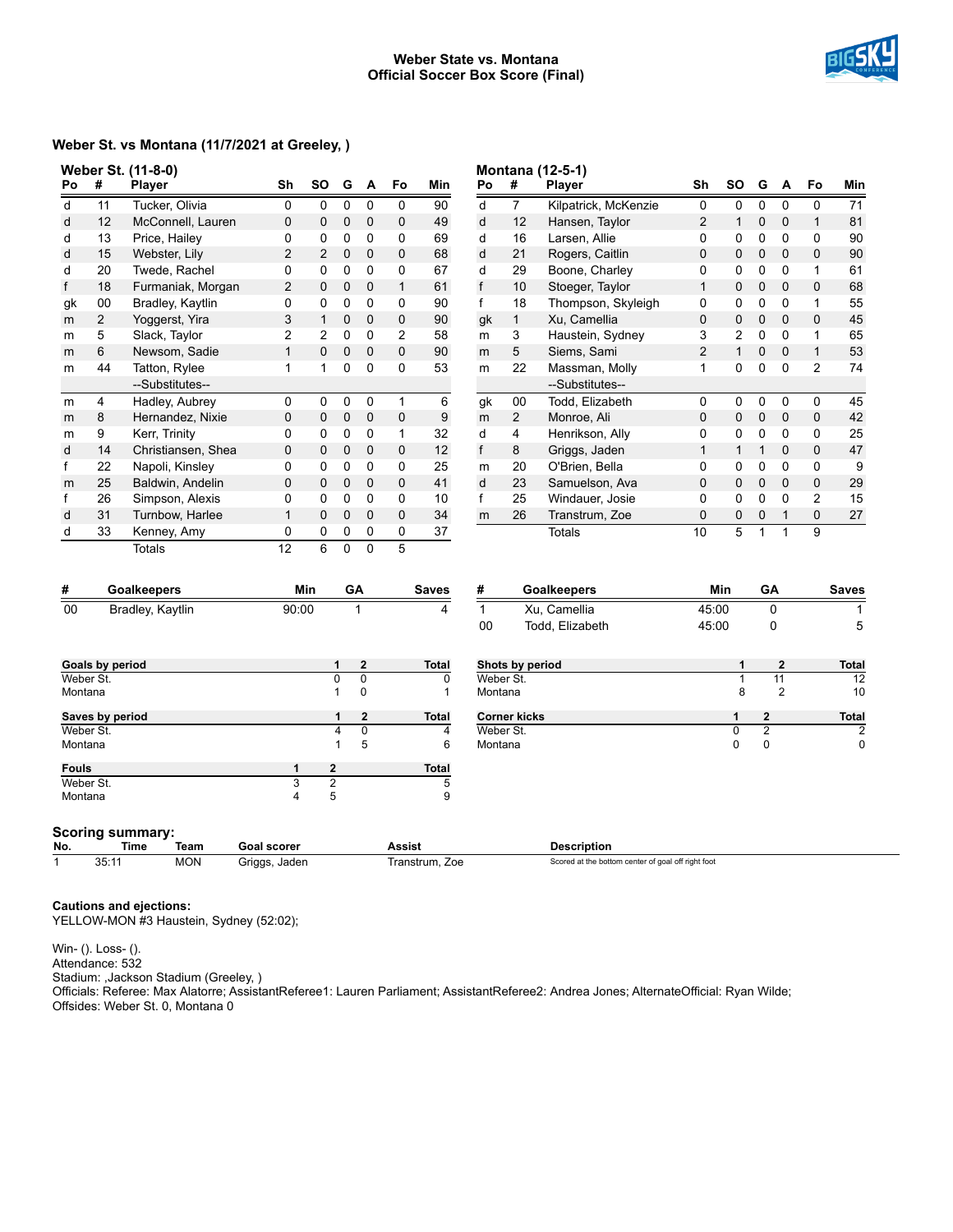### **Weber State vs. Montana Play-by-Play Summary (Period 1)**



# **Weber St. vs Montana (11/7/2021 at Greeley, )**

| Time  | Play                                                                                                  |
|-------|-------------------------------------------------------------------------------------------------------|
| 00:00 | Bradley, Kaytlin at goalie for Weber St                                                               |
| 00:00 | Xu, Camellia at goalie for Montana.                                                                   |
| 2:40  | Goal kick by Weber St. Bradley, Kaytlin.                                                              |
| 3:14  | Goal kick by Weber St. Bradley, Kaytlin.                                                              |
| 11:29 | Shot by Montana Hansen, Taylor, bottom right of net, save by Bradley, Kaytlin.                        |
| 11:38 | Goal kick by Weber St. Bradley, Kaytlin.                                                              |
| 12:14 | Foul on Weber St. Slack, Taylor; free kick awarded to Montana Hansen, Taylor.                         |
| 12:58 | Shot by Montana Haustein, Sydney, bottom center of net, save by Bradley, Kaytlin.                     |
| 13:06 | Goal kick by Weber St. Bradley, Kaytlin.                                                              |
| 13:36 | Shot by Weber St. Webster, Lily, bottom center of net, save by Xu, Camellia.                          |
| 13:42 | Goal kick by Montana Xu, Camellia.                                                                    |
| 15:11 | Shot by Montana Massman, Molly, blocked.                                                              |
| 15:21 | Shot by Montana Haustein, Sydney, bottom center of net, save by Bradley, Kaytlin.                     |
| 16:10 | Goal kick by Montana Xu, Camellia.                                                                    |
| 16:40 | Weber St. substitution: Kenney, Amy for Tatton, Rylee.                                                |
| 18:55 | Shot by Montana Haustein, Sydney, off target.                                                         |
| 19:09 | Goal kick by Weber St. Bradley, Kaytlin.                                                              |
| 19:38 | Foul on Weber St. Slack, Taylor; free kick awarded to Montana Hansen, Taylor.                         |
| 20:27 | Foul on Montana Massman, Molly; free kick awarded to Weber St. Newsom, Sadie.                         |
| 24:04 | Weber St. substitution: Kerr, Trinity for Price, Hailey.                                              |
| 24:47 | Shot by Montana Siems, Sami, bottom center of net, save by Bradley, Kaytlin.                          |
| 25:12 | Foul on Montana Massman, Molly; free kick awarded to Weber St. Slack, Taylor.                         |
| 25:43 | Goal kick by Montana Xu, Camellia.                                                                    |
| 25:55 | Montana substitution: Griggs, Jaden for Thompson, Skyleigh.                                           |
| 25:55 | Weber St. substitution: Turnbow, Harlee for Slack, Taylor.                                            |
| 28:31 | Goal kick by Weber St. Bradley, Kaytlin.                                                              |
| 28:50 | Montana substitution: Monroe, Ali for Siems, Sami.                                                    |
| 28:50 | Montana substitution: Transtrum, Zoe for Massman, Molly.                                              |
| 28:50 | Weber St. substitution: Baldwin, Andelin for McConnell, Lauren.                                       |
| 29:59 | Shot by Montana Stoeger, Taylor, off target.                                                          |
| 30:10 | Goal kick by Weber St. Bradley, Kaytlin.                                                              |
| 30:22 | Montana substitution: Windauer, Josie for Kilpatrick, McKenzie.                                       |
| 30:22 | Montana substitution: Samuelson, Ava for Stoeger, Taylor.                                             |
| 30:56 | Foul on Montana Windauer, Josie; free kick awarded to Weber St. Kerr, Trinity.                        |
| 32:37 | Goal kick by Weber St. Bradley, Kaytlin.                                                              |
| 32:51 | Weber St. substitution: Napoli, Kinsley for Furmaniak, Morgan.                                        |
| 32:51 | Weber St. substitution: Christiansen, Shea for Twede, Rachel.                                         |
| 35:11 | GOAL scored by Montana Griggs, Jaden, bottom center of goal off right foot; Assist by Transtrum, Zoe. |
| 35:38 | Montana substitution: O'Brien, Bella for Haustein, Sydney.                                            |
| 38:19 | Foul on Montana Windauer, Josie; free kick awarded to Weber St. Turnbow, Harlee.                      |
| 39:22 | Montana substitution: Henrikson, Ally for Boone, Charley.                                             |
| 39:22 | Weber St. substitution: Hadley, Aubrey for Webster, Lily.                                             |

42:18 Foul on Weber St. Hadley,Aubrey; free kick awarded to Montana Larsen,Allie.

- 42:54 Goal kick by Weber St. Bradley,Kaytlin.
- 45:00 End of period [45:00].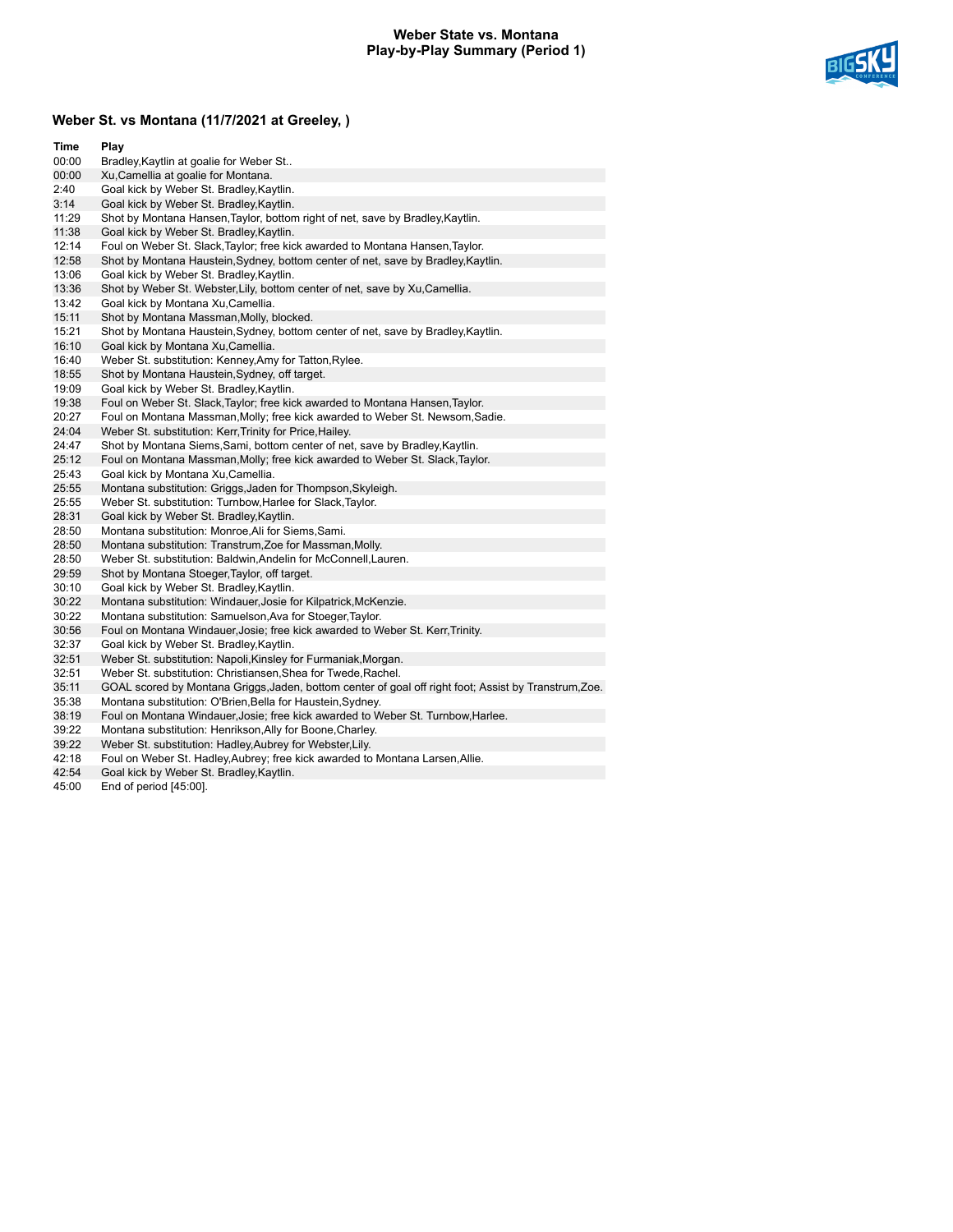### **Weber State vs. Montana Play-by-Play Summary (Period 2)**



# **Weber St. vs Montana (11/7/2021 at Greeley, )**

| Time           | Play                                                                                                                                                                                                                                   |
|----------------|----------------------------------------------------------------------------------------------------------------------------------------------------------------------------------------------------------------------------------------|
| 45:00          | Todd, Elizabeth at goalie for Montana, replacing Xu, Camellia.                                                                                                                                                                         |
| 45:00          | Montana substitution: Massman, Molly for O'Brien, Bella.                                                                                                                                                                               |
| 45:00          | Montana substitution: Haustein, Sydney for Monroe, Ali.                                                                                                                                                                                |
| 45:00          | Montana substitution: Siems, Sami for Windauer, Josie.                                                                                                                                                                                 |
| 45:00<br>45:00 | Montana substitution: Stoeger, Taylor for Hansen, Taylor.<br>Montana substitution: Thompson, Skyleigh for Griggs, Jaden.                                                                                                               |
| 45:00          | Montana substitution: Boone, Charley for Transtrum, Zoe.                                                                                                                                                                               |
| 45:00          | Montana substitution: Kilpatrick, McKenzie for Henrikson, Ally.                                                                                                                                                                        |
| 45:00          | Weber St. substitution: Price, Hailey for Turnbow, Harlee.                                                                                                                                                                             |
| 45:00          | Weber St. substitution: Twede, Rachel for Kerr, Trinity.                                                                                                                                                                               |
| 45:00          | Weber St. substitution: Tatton, Rylee for Hadley, Aubrey.                                                                                                                                                                              |
| 45:00          | Weber St. substitution: Slack, Taylor for Napoli, Kinsley.                                                                                                                                                                             |
| 45:00          | Weber St. substitution: McConnell, Lauren for Christiansen, Shea.                                                                                                                                                                      |
| 45:00          | Weber St. substitution: Webster, Lily for Kenney, Amy.                                                                                                                                                                                 |
| 45:00          | Start of 2nd period [45:00].                                                                                                                                                                                                           |
| 45:00<br>45:00 | FOR Weber St.: Bradley, Kaytlin<br>(GK), Yoggerst, Yira, Slack, Taylor, Newsom, Sadie, Tucker, Olivia, McConnell, Lauren, Price, Hailey, Webster, Lily, Twede, Rachel, Baldwin, Andelin, Tatton, Rylee<br>FOR Montana: Todd, Elizabeth |
|                | (GK),Haustein,Sydney,Siems,Sami,Kilpatrick,McKenzie,Stoeger,Taylor,Larsen,Allie,Thompson,Skyleigh,Rogers,Caitlin,Massman,Molly,Samuelson,Ava,Boone,Charley                                                                             |
| 45:13          | Goal kick by Montana Todd, Elizabeth.                                                                                                                                                                                                  |
| 46:27          | Goal kick by Montana Todd, Elizabeth.                                                                                                                                                                                                  |
| 47:28          | Shot by Montana Siems, Sami, off target.                                                                                                                                                                                               |
| 47:36          | Goal kick by Weber St. Bradley, Kaytlin.                                                                                                                                                                                               |
| 48:40          | Foul on Montana Siems, Sami; free kick awarded to Weber St. McConnell, Lauren.                                                                                                                                                         |
| 49:18          | Goal kick by Montana Todd, Elizabeth.                                                                                                                                                                                                  |
| 50:35          | Goal kick by Montana Todd, Elizabeth.                                                                                                                                                                                                  |
| 51:25          | Foul on Montana Thompson, Skyleigh; free kick awarded to Weber St. Tucker, Olivia.                                                                                                                                                     |
| 52:02          | Yellow card on Montana Haustein, Sydney (Unsporting).                                                                                                                                                                                  |
| 52:09<br>53:53 | Goal kick by Montana Todd, Elizabeth.                                                                                                                                                                                                  |
| 54:14          | Goal kick by Weber St. Bradley, Kaytlin.<br>Montana substitution: Hansen, Taylor for Samuelson, Ava.                                                                                                                                   |
| 55:26          | Foul on Montana Haustein, Sydney; free kick awarded to Weber St. Newsom, Sadie.                                                                                                                                                        |
| 55:48          | Shot by Weber St. Webster, Lily, bottom left of net, save by Todd, Elizabeth.                                                                                                                                                          |
| 56:16          | Foul on Montana Boone, Charley; free kick awarded to Weber St. Baldwin, Andelin.                                                                                                                                                       |
| 56:44          | Shot by Weber St. Tatton, Rylee, bottom center of net, save by Todd, Elizabeth.                                                                                                                                                        |
| 58:53          | Shot by Weber St. Yoggerst, Yira, bottom center of net, save by Todd, Elizabeth.                                                                                                                                                       |
| 59:40          | Goal kick by Weber St. Bradley, Kaytlin.                                                                                                                                                                                               |
| 62:17          | Montana substitution: Transtrum, Zoe for Haustein, Sydney.                                                                                                                                                                             |
| 62:17          | Montana substitution: Griggs, Jaden for Thompson, Skyleigh.                                                                                                                                                                            |
| 62:17          | Weber St. substitution: Furmaniak, Morgan for Webster, Lily.                                                                                                                                                                           |
| 62:34          | Foul on Weber St. Furmaniak, Morgan; free kick awarded to Montana Larsen, Allie.                                                                                                                                                       |
| 64:12          | Montana substitution: Monroe, Ali for Siems, Sami.                                                                                                                                                                                     |
| 65:10          | Weber St. substitution: Turnbow, Harlee for McConnell, Lauren.                                                                                                                                                                         |
| 65:25<br>66:12 | Shot by Weber St. Slack, Taylor, bottom center of net, save by Todd, Elizabeth.<br>Goal kick by Montana Todd, Elizabeth.                                                                                                               |
| 66:26          | Montana substitution: Henrikson, Ally for Boone, Charley.                                                                                                                                                                              |
| 66:26          | Weber St. substitution: Napoli, Kinsley for Slack, Taylor.                                                                                                                                                                             |
| 67:36          | Corner kick by Weber St. [67:36].                                                                                                                                                                                                      |
| 68:31          | Shot by Weber St. Yoggerst, Yira, blocked.                                                                                                                                                                                             |
| 68:50          | Goal kick by Montana Todd, Elizabeth.                                                                                                                                                                                                  |
| 69:46          | Weber St. substitution: Hernandez, Nixie for Baldwin, Andelin.                                                                                                                                                                         |
| 70:34          | Shot by Weber St. Yoggerst, Yira, off target.                                                                                                                                                                                          |
| 70:42          | Goal kick by Montana Todd, Elizabeth.                                                                                                                                                                                                  |
| 71:15          | Shot by Weber St. Newsom, Sadie, blocked.                                                                                                                                                                                              |
| 71:24          | Corner kick by Weber St. [71:24].                                                                                                                                                                                                      |
| 71:50          | Shot by Weber St. Turnbow, Harlee, blocked.                                                                                                                                                                                            |
| 71:55          | Shot by Weber St. Furmaniak, Morgan, blocked.                                                                                                                                                                                          |
| 72:54          | Foul on Montana Hansen, Taylor; free kick awarded to Weber St. Napoli, Kinsley.                                                                                                                                                        |
| 73:01<br>77:23 | Montana substitution: Haustein, Sydney for Transtrum, Zoe.<br>Goal kick by Montana Todd, Elizabeth.                                                                                                                                    |
| 77:47          | Montana substitution: Thompson, Skyleigh for Stoeger, Taylor.                                                                                                                                                                          |
| 78:30          | Goal kick by Montana Todd, Elizabeth.                                                                                                                                                                                                  |
| 78:54          | Weber St. substitution: Slack, Taylor for Hernandez, Nixie.                                                                                                                                                                            |
| 78:54          | Weber St. substitution: Webster, Lily for Napoli, Kinsley.                                                                                                                                                                             |
| 79:00          | Weber St. substitution: Kerr, Trinity for Twede, Rachel.                                                                                                                                                                               |
| 79:49          | Goal kick by Montana Todd, Elizabeth.                                                                                                                                                                                                  |
| 80:09          | Weber St. substitution: Simpson, Alexis for Turnbow, Harlee.                                                                                                                                                                           |
| 80:53          | Shot by Weber St. Slack, Taylor, bottom center of net, save by Todd, Elizabeth.                                                                                                                                                        |
| 81:41          | Weber St. substitution: Kenney, Amy for Tatton, Rylee.                                                                                                                                                                                 |
| 82:00          | Goal kick by Montana Todd, Elizabeth.                                                                                                                                                                                                  |
| 84:19          | Foul on Weber St. Kerr, Trinity; free kick awarded to Montana Larsen, Allie.                                                                                                                                                           |
| 84:50          | Shot by Montana Hansen, Taylor, off target.                                                                                                                                                                                            |
| 84:58          | Goal kick by Weber St. Bradley, Kaytlin.                                                                                                                                                                                               |

85:19 Montana substitution: Siems,Sami for Haustein,Sydney.